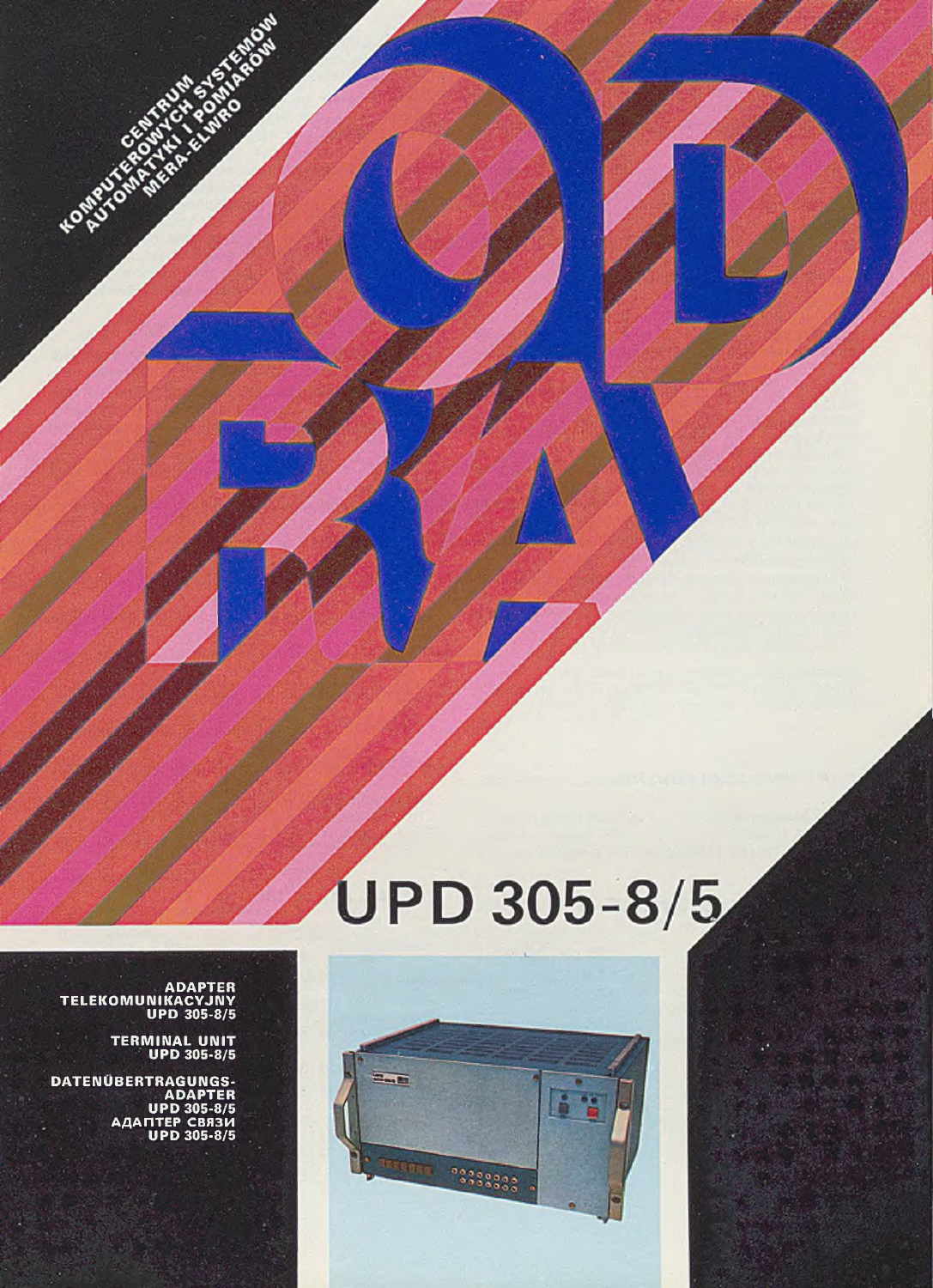Adapter telekomunikacyjny UPD 305-8/5 jest urządzeniem przetwarzającym dane z postaci równoległej na szeregową i odwrotnie.

Znaki w postaci równoległej przychodzące do adaptera poprzez interface DTI (Data Terminal Interface) wysyłane są w linię w postaci szeregowej.

Przeznaczeniem 7-bitowego adaptera telekomunikacyjnego UPD 305-8/5 jest przeprowadzanie dwukierunkowej transmisji danych poprzez linię telekomunikacyjną (telefoniczną lub telegraficzną) pomiędzy multipleksorem MPX 325 a zdalnym urządzeniem końcowym drukarką znakowo--mozaikową z klawiaturą DZM 180 KSRE.

# **Krótki opis działania systemu transmisji danych.**

Sposób transmisji – start-stopowy, każda informacja lub znak sterujący są przedstawione jako informacja siedm iobitowa powiększona o bit startu, bit parzystości i dwa bity stopu. Przy transmisji do urządzenia końcowego znak z J.C. przekazywany jest poprzez MPX do UPD w postaci równoległej. Stąd w postaci szeregowej przesyłany jest do urządzenia przekształcania sygnałów (modem w przypadku linii telefonicznej zaś urządzenie do przekształcania sygnałów telegraficznych UPSTG w przypadku linii telegraficznej).

W elektronice urządzenia końcowego DZM 180 KSRE znak z postaci szeregowej zostaje przekształcony na postać równoległą i następuje jego wydruk. Przy transmisji z urządzenia zdalnego do J.C. odbywa się proces odwrotny.

Przedstawiony system umożliwia pełne wykorzystanie oprogram owania teleprzetwarzania serii ODRA 1300 w trybie konwersacyjnym.

# **DANE EKSPLOATACYJNE:**

| Szybkość transmisji                   | $150$ bitów/s |
|---------------------------------------|---------------|
| Długość znaków                        | 11 bitów      |
| Symbol urządzenia sterującego MPX 325 |               |

The terminal unit UPD 305-8/5 is a device that converts parallel format data to serial form and vice versa.

The characters in parallel form are received by terminal unit from the data terminal interface and are transmitted in serial mode over telegraph line.

The seven bits terminal unit UPD 305-8/5 is designed for bidirectional data transmission in transmission line (both telephone or telegraph) between the multiplexer MPX 325 remote terminal device  $-$  the character dot matrix printer with keyboard DZM 180 KSRE.

# **Brief description of data transmission system.**

The transmission in proceed start-stop mode. Each data or control character is in seven bit form plus start bit, parity bit and two stop bits.

The transmission of a character from central processing unit to terminal device is accomplished in the following way: the character is transferred from the central processing unit through the multiplexer MPX 325 to the terminal unit UPD 305-8/5 in parallel mode and thereafter it is transmitted in serial mode to signal converting device (the modem in the case of telephone line, and the telegraph line termination unit UPSTG in the case of telegraph line).

In the circuits of the terminal device DZM 180 KSRE the character is converted from serial form to parallel form and the character printout is accom plished. When a character is transmitted from the terminal device to the central processing unit the process is reversed.

The above system enables full utilization ODRA 1300 data processing software in conversational mode.

# **SPECIFICATIONS**

| Transmission rate      | 150 bits per second |
|------------------------|---------------------|
| Character length       | 11 bits             |
| Type of control device | <b>MPX 325</b>      |

| Zasilanie                                                          | 220 $V \pm \frac{10\%}{15\%}$          |
|--------------------------------------------------------------------|----------------------------------------|
| Pobór mocy                                                         | 50 Hz ± 2%<br>70 VA                    |
| Dopuszczalna temperatura                                           |                                        |
| otoczenia                                                          | $+15^{\circ}$ C $-+35^{\circ}$ C       |
| Zalecana temperatura<br>otoczenia<br>Zalecana wilgotność<br>Ciężar | $+20$ °C $-+24$ °C<br>40%-60%<br>25 kg |
| Wymiary podstawowe (mm):                                           |                                        |
| wysokość<br>szerokość<br>głębokość                                 | 222<br>480<br>325                      |

# **DANE INSTALACYJNE: INSTALLATION CHARACTERISTICS**

| Power supply                              | 220 $V_{-15\%}^{+10\%}$              |
|-------------------------------------------|--------------------------------------|
| Power consumption<br>Permissible range of | 50 Hz ± 2%<br><b>70 VA</b><br>from   |
| temperature                               | +15 $^{\circ}$ C to +35 $^{\circ}$ C |
| Recommended range of                      | from                                 |
| temperature                               | +20 °C to +24 °C                     |
| Recommended relative                      |                                      |
| humidity                                  | $40\% - 60\%$                        |
| Weight                                    | $25$ kg                              |
| <b>Dimensions</b>                         |                                      |
| height                                    | 222 mm                               |
| width                                     | 480 mm                               |
| depth                                     | 325 mm                               |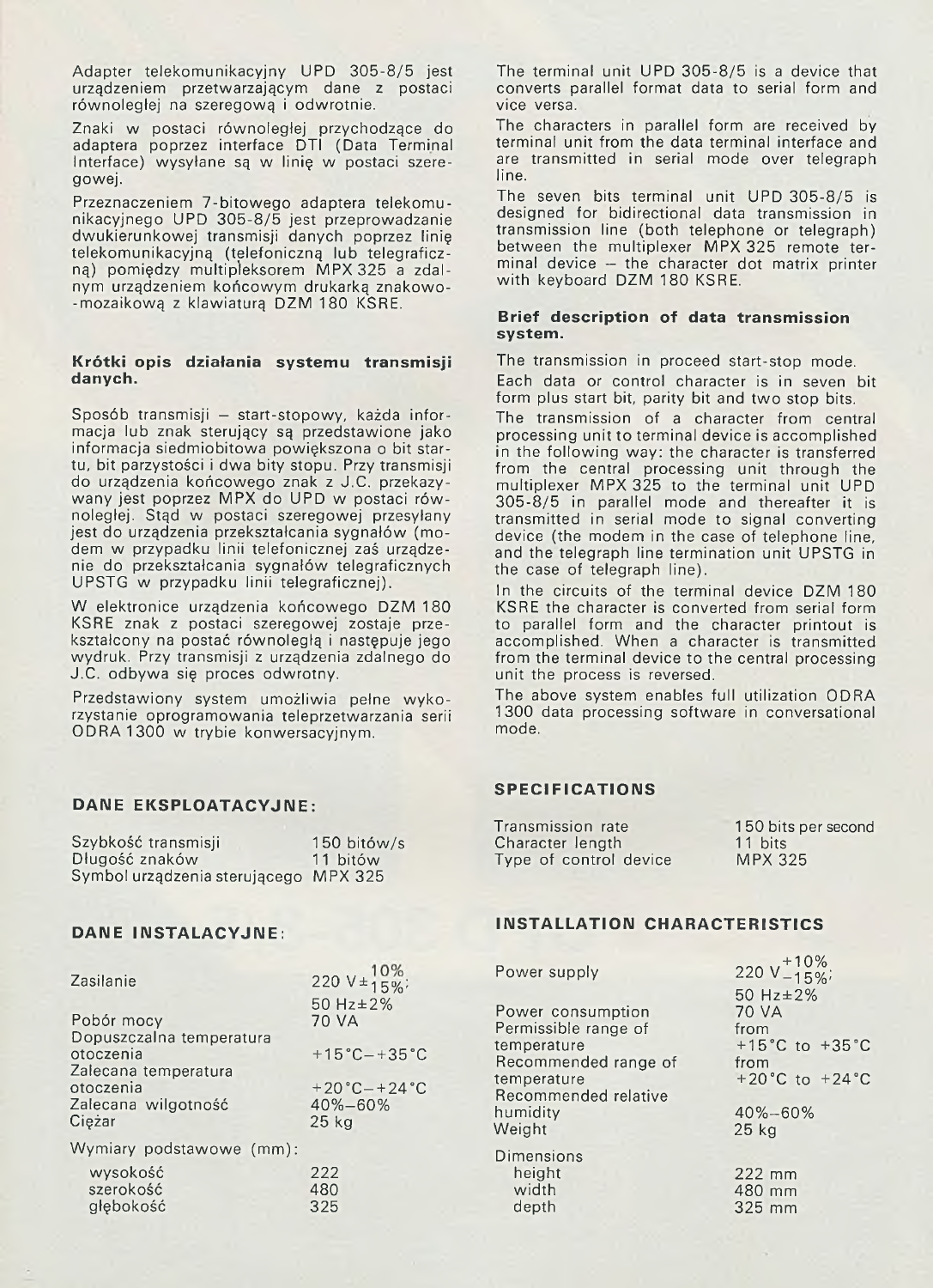Der Datenübertragungsadapter U PD 305-8/5 dient zur Umwandlung der parallelen Darstellung der Daten in serielle Darstellung und umgekehrt.

Die über den DTI-Interface (Data Terminal Interface) an den Adapter ankommenden, parallel übertragenen Daten, werden weiter als serielle Daten ausgesendet. Der Adapter UPD 305-8/5 wird zur beiderseitigen Übertragung der Daten über Datenübertragungsleitungen (Fernsprechoder Telexleitungen), zwischen dem Multiplexer MPX 325 und der Datenstation DZM 180 KSRE, die ein mit Tastatur ausgestatteter Mosaikdrucker ist. Die Anordnung des Datenübertragungsadapters in dem Datenübertragungssystem zeigt die Zeichnung.

# **Kurze Beschreibung des Datenübertragungssystems**

Übertragungsverfahren — asynchron; jede Information oder Steuerzeichen sind als 7- Bit Zeichen dargestellt, die um ein Start-Bit, einen Paritätsbit und zwei Stop-Bits ergänzt werden.

Bei der Übertragung zur Datenstation geht das von der Zentraleinheit ausgesandte, parallele Zeichen über den Multiplexer zu dem Adapter, von wo es als serielles Zeichen zu dem Leitungsanschluß kommt (bei den Fernsprechleitungen ist es ein Modem, und bei den Telexleitungen ist es eine Fernschreibanschlußeinheit). In der Datenstation DZM 180 KSRE wird das serielle Zeichen in parallele Darstellung umgewandelt und auf Papier ausgedruckt. Bei der Übertragung von der Datenstation wird dieser Vorgang in um gekehrter Reihenfolge ausgeführt.

Das vorgestellte System erlaubt die Datenübertragungs-Software der Serie ODRA 1300 voll für den Dialogbetrieb auszunutzen.

Адаптер связи UPD 305-8/5 это устройство преобразования данных из параллельного вида в последовательный и наоборот. Символы, которые посредством интерфейса DTI (Data Terminal Interface) в параллельном виде поступают на ход адаптера, передаются линией в последовательном виде.

7-битовый адаптер связи UPD 305-8/5 осуществляет дуплексную трансмиссию данных по линии связи .<br>(телефонной или телеграфной) между мультиплексором MPX 325 и дистанционным терминалом - мозаичный алфавитно-цифровым печатающим устройством с клавиатурой DZM 180 KSRE.

## Краткое описание системы трансмиссии данных

Способ трансмиссии - старт-стоповый, каждая данная или управляющий символ представлены в виде семибитовой информации с добавлением бита старта, бита контроля четности и двух битов стопа. В случае трансмиссии из компютера в терминал символ из центрального устройства передается посредством мультиплексора MPX 325 в UPD в параллельном виде. На выходе UPD информация в последовательном виде передается в устройство преобразования сигналов (модем в случае телефонной линии или устройство преобразования телеграфных сигналов UPSTG в случае телеграфной линии).

Электронные схемы терминала DZM 180 KSRE преобразовывуют вид символа из последовательного в параллельной, после чего осуществляется пе-**HOTOHMe MHCjjOpMaUMM.**

Трансмиссия из дистанционного терминала в центральное устройство производится в обратном порядке.

Описанная система позволяет вполне использовать **MaTeMaTMHecKoe oöecneneHMe Teneo6pa6oTKM ce p n m** Одра 1300 в диалоговом режиме.

# **ЭКСПЛУАТАЦИОННЫЕ ДАННЫЕ**

| Скорость трансмиссии   | 150 битов/сек  |
|------------------------|----------------|
| Длина символа          | 11 битов       |
| Управляющее устройство | <b>MPX 325</b> |

## **ДАННЫЕ ПО УСТАНОВКЕ**

| Питание                    | 220 B $+10\%$<br>-15%  |
|----------------------------|------------------------|
|                            | 50 $\Gamma$ u + 2 $\%$ |
| Потребляемая мощность      | 70 BA                  |
| Допускаемая температура    |                        |
| окружающей среды           | 15°C÷35°C              |
| Рекомендуемая температура  |                        |
| окружающей среды           | $20 \div 24^{\circ}$ C |
| Рекомендуемая влажность    | 40% $\div$ 60%         |
| Bec                        | 25 кг                  |
| Габаритные размеры (в мм): |                        |
| высота                     | 222                    |
| ширина                     | 480                    |
| глубина                    | 325                    |
|                            |                        |

# **TECHNISCHE DATEN**

| Ubertragungsgeschwindigkeit | $150$ Bit/s                      |
|-----------------------------|----------------------------------|
| Zeichenlänge                | 11 Bit                           |
| Symbol des Steuergerätes    | <b>MPX 325</b>                   |
| Netzspannung                | 220 $V_{-15\%}^{+10\%}$          |
| Frequenz                    | 50 Hz ± 2%                       |
| Leistungsaufnahme           | <b>70 VA</b>                     |
| Zulässige Umgebungs-        |                                  |
| temperatur                  | $15^{\circ}$ C ÷ 35 $^{\circ}$ C |
| Empfohlene Umgebungs-       |                                  |
| temperatur                  | $20^{\circ}$ C ÷ 24 $^{\circ}$ C |
| Empfohlene relative         |                                  |
| Luftfeuchtigkeit            | $40\% \div 60\%$                 |
| Masse                       | 25 kg                            |
|                             |                                  |
| Abmessungen (in mm)         |                                  |
| Höhe                        | 222                              |
| <b>Breite</b>               | 480                              |
| Tiefe                       | 325                              |
|                             |                                  |